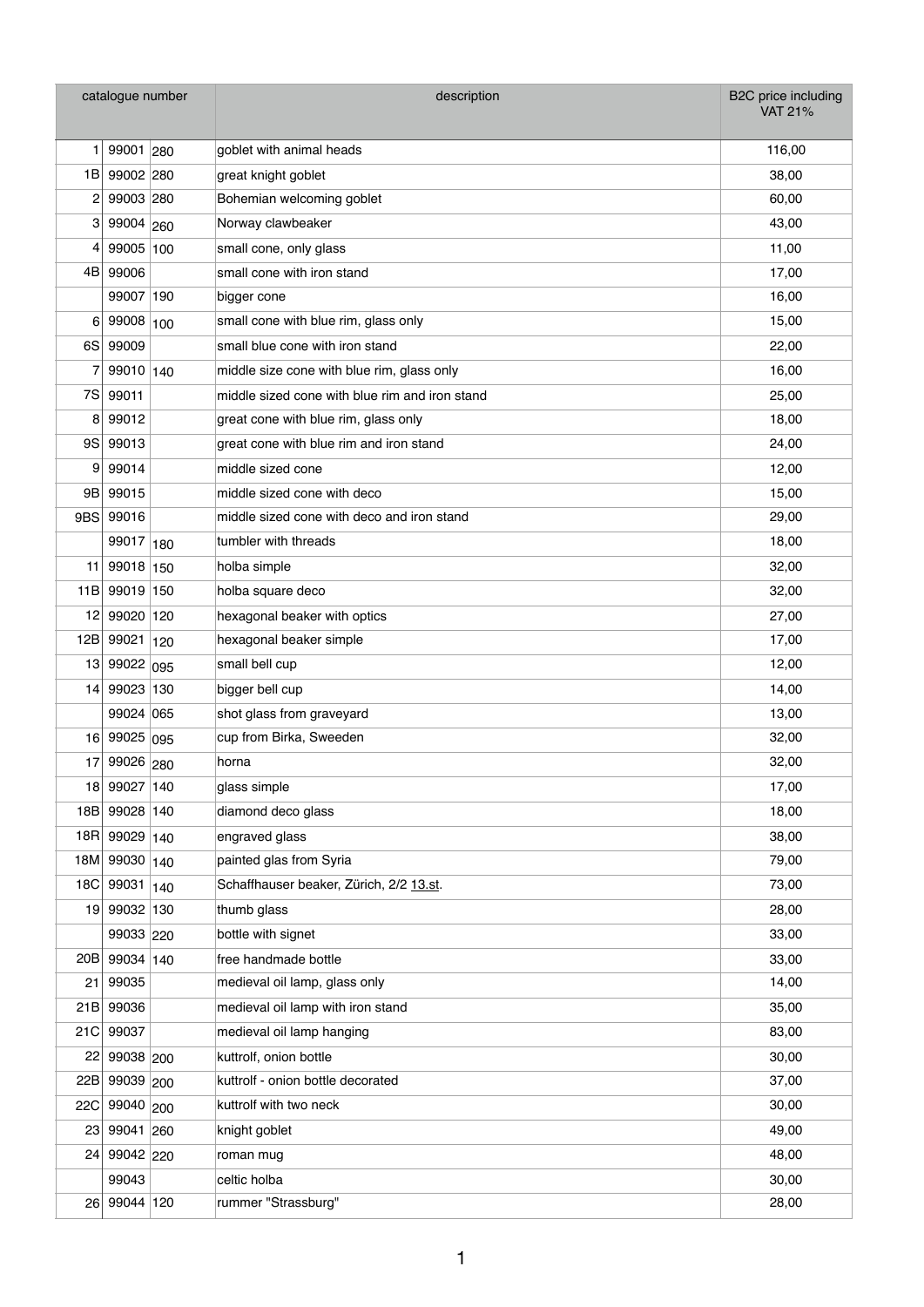| catalogue number |              | description                                  | B2C price including<br><b>VAT 21%</b> |
|------------------|--------------|----------------------------------------------|---------------------------------------|
| 27               | 99045 160    | glass named "olive"                          | 32,00                                 |
| 27 b             | 99046 160    | glass named olive cumbed                     | 31,00                                 |
| 27 cl            | 99047 160    | glass named olive ND                         | 30,00                                 |
| 27 d             | 99048 160    | glass named wiper olive, Bricksglas, 4th ct. | 28,00                                 |
| 27 e             | 99049 160    | glass named olive, opaline                   | 47,00                                 |
| 28               | 99050 160    | clawbeaker                                   | 54,00                                 |
| 29 <sub>1</sub>  | 99051 160    | clawbeaker simple                            | 35,00                                 |
| 30 <sub>0</sub>  | 99052 070    | pointed bowl                                 | 19,00                                 |
|                  | 99053        | rippled bowl                                 | 19,00                                 |
| 31               | 99054 150    | rummer "Stokholm"                            | 35,00                                 |
| 31 bl            | 99055 150    | rummer "Stockholm" optic deco                | 36,00                                 |
| 32               | 99056        | basket                                       | 43,00                                 |
| 33               | 99057 150    | rummer Amsterdam                             | 31,00                                 |
| 33 b             | 99058 150    | rummer with optic deco                       | 32,00                                 |
| 34               | 99059 180    | humpen                                       | 35,00                                 |
| $35$             | 99060        | humpen Swayck                                | 36,00                                 |
| 35 M             | 99061        | humpen "Gustav II. Adolf"                    | 95,00                                 |
|                  | 36 99062 130 | pint with hollow handle                      | 32,00                                 |
| 37               | 99063 170    | squabby bottle with stamp,                   | 33,00                                 |
| 38               | 99064 130    | threadded beaker                             | 24,00                                 |
| 39               | 99065 200    | snake glass                                  | 23,00                                 |
| 39 b             | 99066 200    | snake glass with handle                      | 31,00                                 |
| 40               | 99067 140    | rummer small                                 | 27,00                                 |
| 41               | 99068 120    | rummer from Sweeden                          | 30,00                                 |
| 42               | 99069 150    | holba for museum                             | 30,00                                 |
|                  | 43 99070 120 | pint with handle                             | 23,00                                 |
| 44               | 99071 140    | prunted beaker "krautstrunk"                 | 42,00                                 |
|                  | 45 99072 180 |                                              | 51,00                                 |
|                  | 46 99073 260 | goblet from Opava                            | 35,00                                 |
| 47               | 99074 070    | shot glass                                   | 13,00                                 |
| 48               | 99075 130    | prunted beaker "nuppenbecher"                | 35,00                                 |
| 49               | 99076 090    | shot glass with ball                         | 16,00                                 |
| 50               | 99077 280    | goblet "Rebel" from Belgium 5th ct           | 70,00                                 |
| 51               | 99078 170    | snake glass middle                           | 20,00                                 |
| 51S              | 99079        | six-pack set of glasses No. "51"             | 120,00                                |
| 52               | 99080 200    | bottle "kuttrolf"                            | 32,00                                 |
| 53               | 99081 120    | diamond pincered glass                       | 25,00                                 |
| 54               | 99082 060    | shot glass with bow bottom                   | 13,00                                 |
| 54 B             | 99083        | shot glass original                          | 13,00                                 |
|                  | 55 99084 170 | cup with marble                              | 30,00                                 |
| 56               | 99085 140    | medicine glass                               | 18,00                                 |
| 57               | 99086 180    | glass                                        | 23,00                                 |
| 57 $m$           | 99087        | double-con painted beaker with blazon        | 95,00                                 |
|                  | 58 99088 170 | dose                                         | 23,00                                 |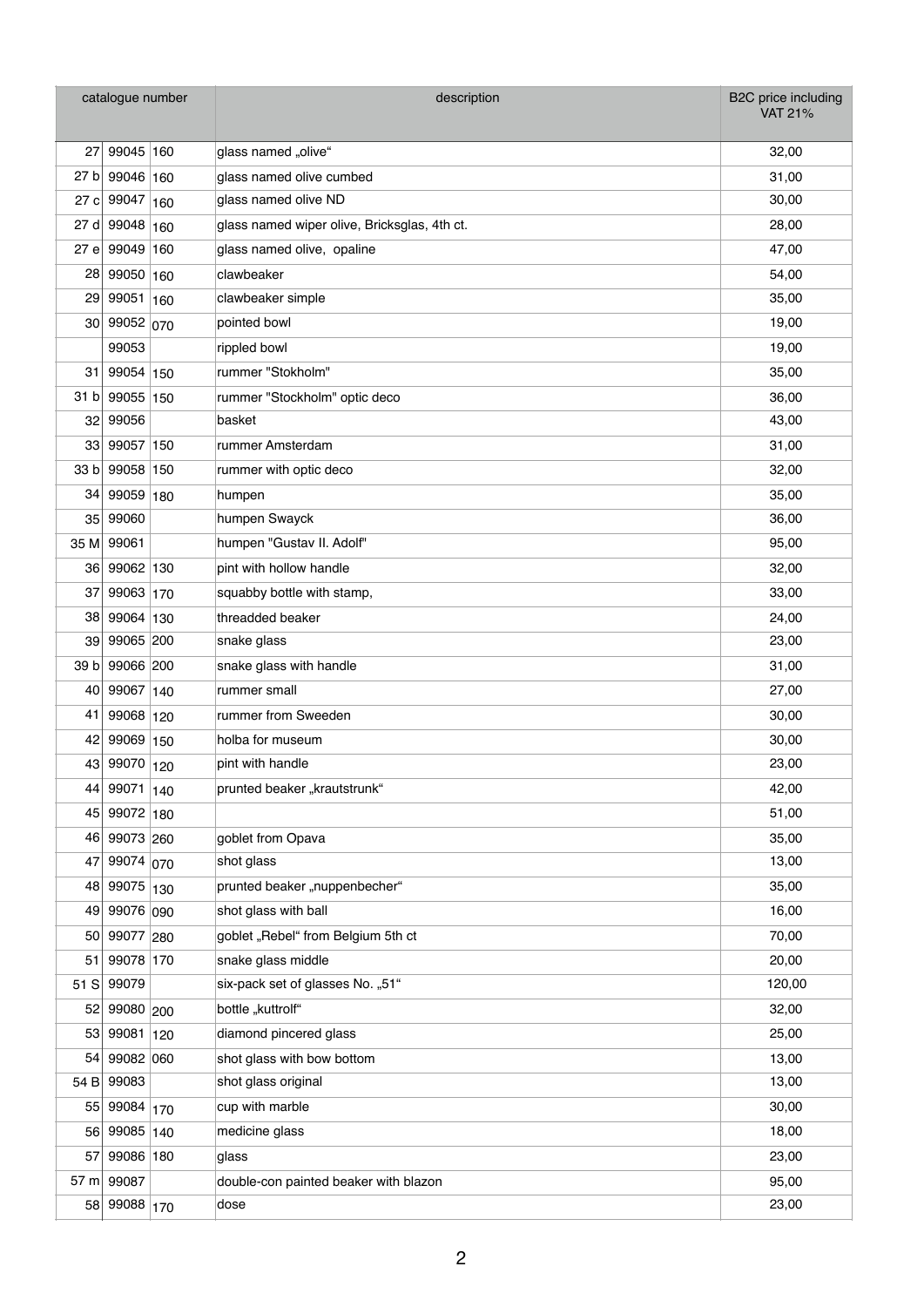| catalogue number |                        |     | description                                 | B2C price including<br><b>VAT 21%</b> |
|------------------|------------------------|-----|---------------------------------------------|---------------------------------------|
|                  |                        |     |                                             |                                       |
|                  | 59 99089 150           |     | holba                                       | 31,00                                 |
| 60               | 99090 170<br>99091 160 |     | holba<br>pincered beaker                    | 31,00                                 |
| 61               |                        |     |                                             | 32,00                                 |
| 62               | 99092 080              |     | beaker from Kalmar, small size and dark     | 24,00                                 |
| 63               | 99093 130              |     | beaker from Kalmar, middle size and dark    | 26,00                                 |
| 64               | 99094 150              |     | beaker from Kalmar great                    | 27,00                                 |
|                  | 65 99095 200           |     | big olive from "Oslo"                       | 40,00                                 |
| 66               | 99096 240              |     | octagon glass from 16th ct.                 | 30,00                                 |
|                  | 99097                  |     | glass "BON 53"                              | 30,00                                 |
|                  | 66 b 99098 240         |     | octagon glass blue                          | 31,00                                 |
| 66 c             | 99099 240              |     | octagon glass with boar heads               | 58,00                                 |
| 66 d             | 99100 240              |     | octagon glass "blazon"                      | 30,00                                 |
|                  | 66 e 99101 240         |     | octagon glass "blazon" painted              | 74,00                                 |
| 67               | 99102 090              |     | rummer "spulle"                             | 24,00                                 |
|                  | 68 99103 170           |     | rummer flute (No. 01)                       | 34,00                                 |
|                  | 69 99104 210           |     | champagne glass, 15th ct. Kalmar, Sweeden   | 27,00                                 |
| 70               | 99105 130              |     | rummer cup 1st ct.                          | 30,00                                 |
| 71               | 99106 130              |     | optical glass with thread                   | 25,00                                 |
| 72               | 99107 190              |     | olive bottle, 6th ct, Denmark               | 42,00                                 |
| 73               | 99108 180              |     | bottle from the sea                         | 33,00                                 |
| 73 B             | 99109 180              |     | gothic Bohemian bottle 14th ct 0,5 l        | 35,00                                 |
| 74               | 99110 200              |     | gun shot                                    | 38,00                                 |
| 75               | 99111 140              |     | optic glass Frankish                        | 22,00                                 |
| 75 $c$           | 99112 140              |     | cumbed glass                                | 30,00                                 |
| 76               | 99113 160              |     | Terushka middle, 2x threds R., optics, B 54 | 24,00                                 |
| 77               | 99114 105              |     | dancing glass                               | 13,00                                 |
|                  | 78 99115               | 105 | dancing glass decorated                     | 16,00                                 |
| 79               | 99116 110              |     | beaker "nuppenbecher"                       | 32,00                                 |
| 80               | 99117 090              |     | trebly pincered glass                       | 26,00                                 |
| 81               | 99118 260              |     | clawbeaker "rüsselbecher" from London       | 82,00                                 |
| 81 b             | 99119                  | 260 | clawbeaker "Tornbiern"                      | 38,00                                 |
| 81 cl            | 99120 260              |     | wiper clawbeaker with twelve arms           | 100,00                                |
|                  | 82 99121 210           |     | big rummer                                  | 1,00                                  |
|                  | 83 99122 095           |     | Terushka small, decorated                   | 22,00                                 |
| 83 B             | 99123 095              |     | Terushka small, cr. optics                  | 17,00                                 |
| 84               | 99124 240              |     | octagon "Stockholm"                         | 31,00                                 |
| 85               | 99125 240              |     | glass Olomouc, great                        | 33,00                                 |
|                  | 86 99126               |     | humpen (25 cm)                              | 37,00                                 |
| 86 Mh            | 99127                  |     | humpen painted, medieval Glasworks          | 474,00                                |
|                  | 86 Mo 99128            |     | humpen with German imperial eagle           | 548,00                                |
| 87               | 99129 170              |     | pincered cup with blue thread               | 43,00                                 |
|                  | 88 99130 150           |     | pincered cup with green thread              | 42,00                                 |
| 89               | 99131 090              |     | shot with buble                             | 27,00                                 |
| 90               | 99132 150              |     | small snake glass                           | 18,00                                 |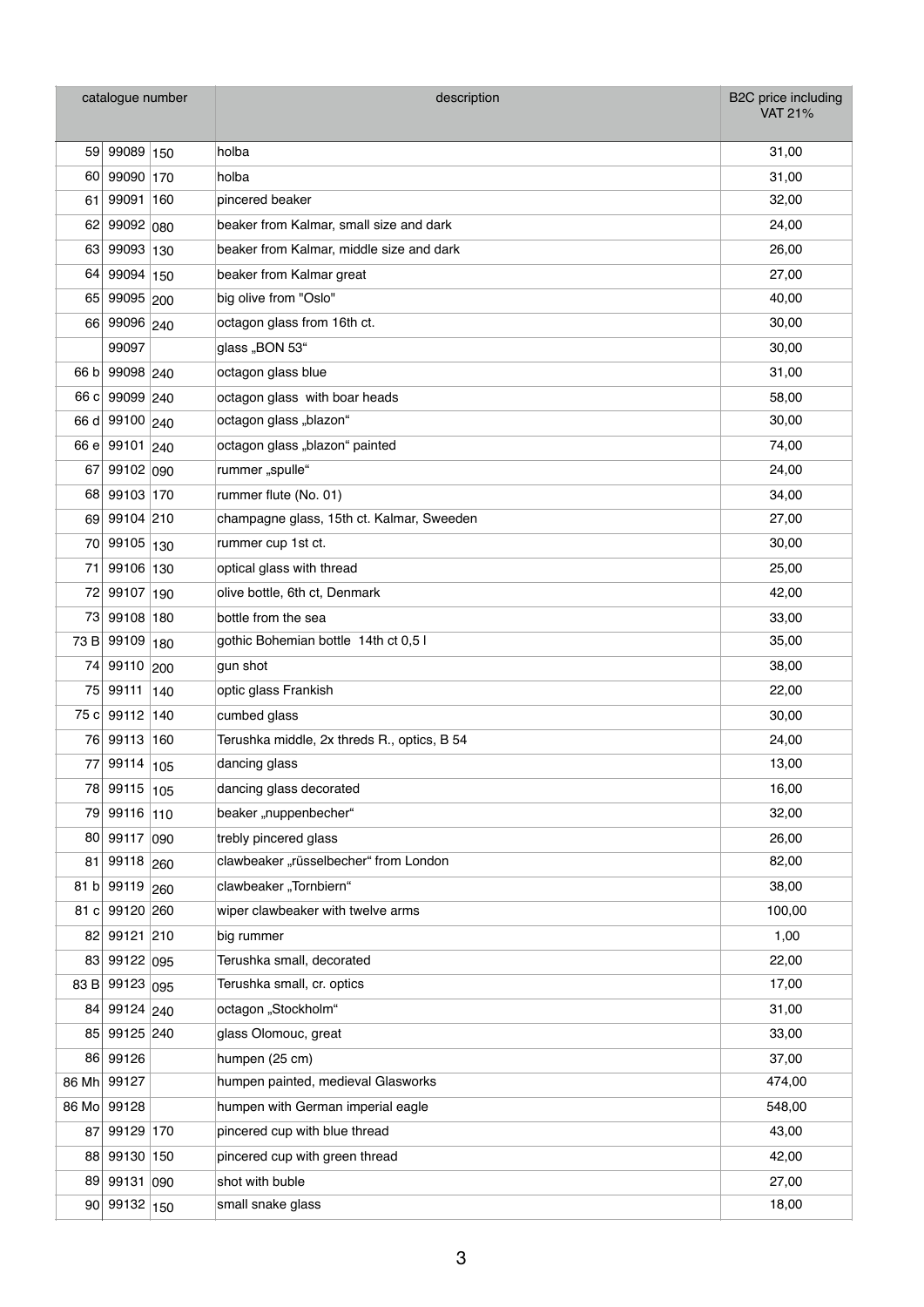| catalogue number |                  | description                               | B2C price including<br><b>VAT 21%</b> |
|------------------|------------------|-------------------------------------------|---------------------------------------|
|                  | 90s 99133        | small snake glass - set No "90"           | 108,00                                |
| 91               | 99134 130        | roman carafe smaller                      | 25,00                                 |
| 92               | 99135 160        | roman carafe bigger                       | 37,00                                 |
| 93               | 99136 220        | rummer with 24 pruntings                  | 52,00                                 |
| 94               | 99137 190        | bowl from z Ardeny                        | 28,00                                 |
| 95               | 99138 290        | welcomig Sweeden goblet                   | 48,00                                 |
| 96               | 99139 140        | Opava goblet                              | 25,00                                 |
| 96 bl            | 99140 140        | Opava goblet decorated                    | 26,00                                 |
| 97               | $99141 \mid 140$ | octagon small                             | 24,00                                 |
|                  | 98 99142 140     | cup No "315"                              | 25,00                                 |
| 99               | 99143 140        | blue glass                                | 17,00                                 |
| 100              | 99144 180        | blue pitcher                              | 43,00                                 |
| 101              | 99145 190        | passglass, drinking game glass            | 30,00                                 |
| 102              | 99146 210        | glass No "57" spinned threads, dark glass | 27,00                                 |
| 103              | 99147 110        | berkemeyer dark glas, for engravings      | 45,00                                 |
| 104              | 99148 150        | berkermeyer aqua                          | 31,00                                 |
| 104 b            | 99149 150        | berkemeyer engraved                       | 1,00                                  |
| 105 $r$          | 99150 240        | rummer great engraved                     | 87,00                                 |
| 105              | 99151 240        | rummer big "Amicos"                       | 74,00                                 |
|                  | 106 99152        | bowl with bell base                       | 28,00                                 |
| 107              | $99153 _{100}$   | hexagonal with spinned optics             | 19,00                                 |
| 107 b            | 99154 100        | bamboo optics                             | 19,00                                 |
|                  | 107 c 99155 100  | hexagonal glass                           | 19,00                                 |
|                  | 108 99156 100    | hexagonal glass with blue bottom          | 20,00                                 |
| 109              | 99157            | tripple blue glass                        | 25,00                                 |
| 110              | 99158            | tripple blue hexagonal glass              | 26,00                                 |
| 111              | 99159 050        | franconia bowl cumbed                     | 32,00                                 |
| 112              | 99160 160        | Roman two handle bowl                     | 42,00                                 |
| 113              | 99161 200        | flute glass with drops nbase              | 25,00                                 |
| 114              | 99162 180        | glass with pincered base                  | 24,00                                 |
| 115              | 99163 150        | hexagonal glass "Nymburk"                 | 34,00                                 |
| 116              | 99164 270        | new champagne glass                       | 28,00                                 |
| 116 b            | 99165 270        | champagne spiral glass                    | 28,00                                 |
| 117              | 99166 100        | Gotland sphere                            | 33,00                                 |
|                  | 118 99167 140    | rummer with stones                        | 32,00                                 |
| 119              | 99168 130        | Roman beaker 4th ct                       | 18,00                                 |
| 120              | 99169 130        | seven corner glass 17th ct., Olomouc      | 31,00                                 |
| 121              | 99170 150        | glass with four grooved threads           | 27,00                                 |
| 121 <sub>b</sub> | 99171 150        | rosette                                   | 25,00                                 |
| 121c             | 99172 150        | glass with three blue dots                | 31,00                                 |
|                  | 122 99173 120    | hexagonal cup                             | 31,00                                 |
| 123              | 99174 230        | cone "Olive"                              | 30,00                                 |
| 124              | 99175 130        | berkemeyer "Tornbiern"                    | 32,00                                 |
| 124F             | 99176 150        | beckemeyer great                          | 43,00                                 |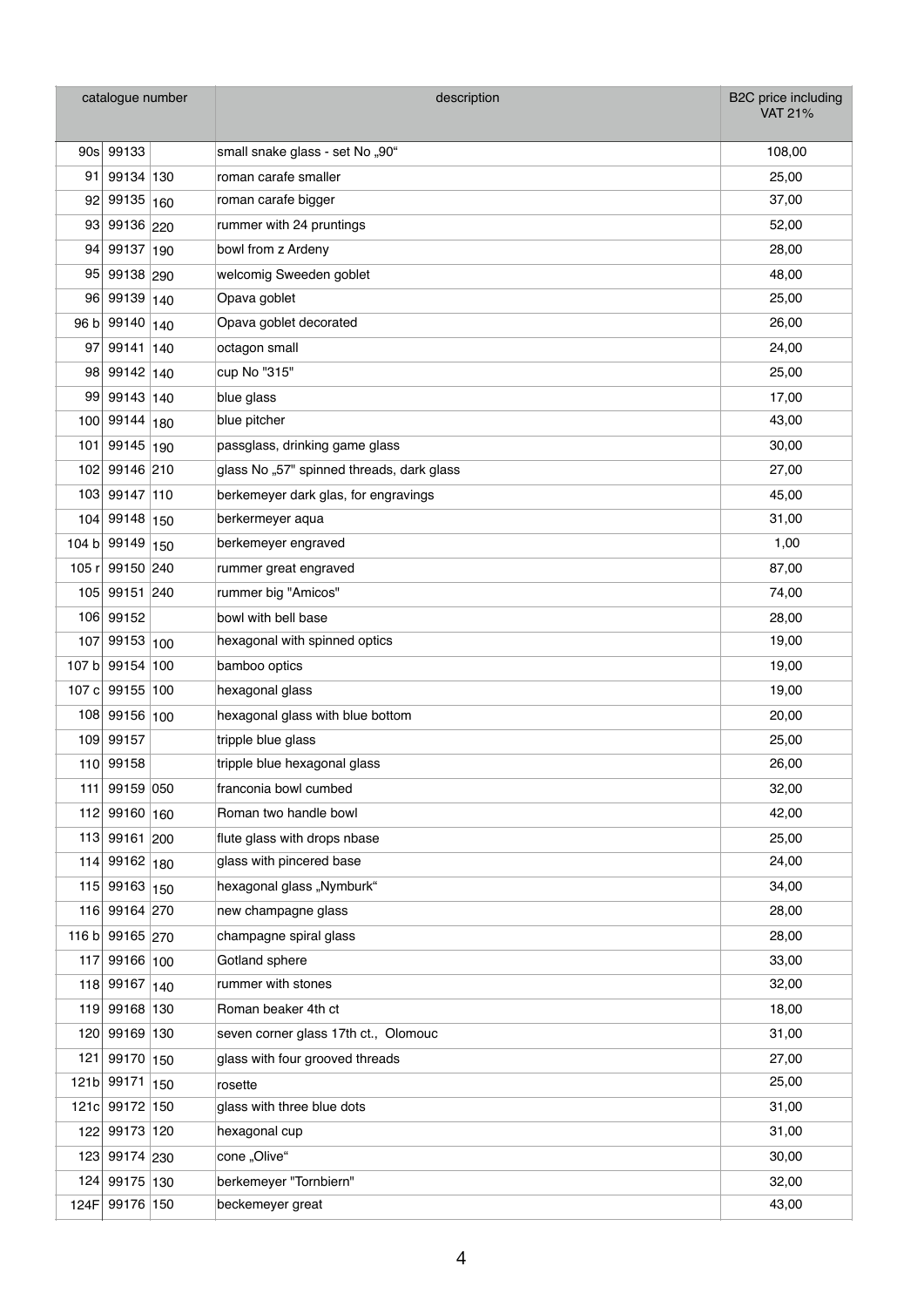| catalogue number |                 |     | description                               | B2C price including<br><b>VAT 21%</b> |
|------------------|-----------------|-----|-------------------------------------------|---------------------------------------|
| 125              | 99177 130       |     | beaker "Waffelbecher"                     | 34,00                                 |
|                  | 126 99178 060   |     | little glass from Brussels                | 24,00                                 |
| 127              | 99179           | 080 | Brussels glass with 3 prunts, 15th ct     | 25,00                                 |
| 128              | 99180 085       |     | Brussels glass with 10 prunts, 15th ct    | 31,00                                 |
| 129              | 99181 120       |     | Brussels glass great                      | 32,00                                 |
| 130              | 99182 130       |     | Bat wings glass                           | 30,00                                 |
| 131              | 99183           |     |                                           | 24,00                                 |
| 132              | 99184 120       |     | Finnish blue glass                        | 23,00                                 |
| 132 b            | 99185 120       |     | Finnist glass with threads                | 20,00                                 |
| 132 $ c $        | 99186 120       |     | Finnish glass with bubbles and spiderweb  | 22,00                                 |
|                  | 133 99187 180   |     | gothic glass "Svojanov", 14./15th ct.     | 22,00                                 |
| 134              | 99188 290       |     | Bohemian welcoming goblet "Sezimovo Ústí" | 60,00                                 |
| 135              | 99189 180       |     | rummer "Rhentmeister"                     | 42,00                                 |
|                  | 136 99190 100   |     | small Opava glass                         | 17,00                                 |
| 137              | 99191 080       |     | rippenbecher "Strasburg"                  | 16,00                                 |
| 138              | 99192 080       |     | octagonal "Norwich"                       | 16,00                                 |
| 139              | 99193 280       |     | clawbeaker Trnb.                          | 38,00                                 |
| 140              | 99194 270       |     | Passglass                                 | 43,00                                 |
| 140 m            | 99195 270       |     | Passglass painted, 17th ct. London        | 190,00                                |
| 141              | 99196 150       |     | gothic glass 14./15th ct., diamond agua   | 20,00                                 |
| 141 bl           | 99197 150       |     | gothic glass 14./15th ct., prunted        | 34,00                                 |
| 141 c            | 99198 150       |     | gothic glass 14./15th ct., prunted pearls | 34,00                                 |
| 141 dl           | 99199 150       |     | gothic glass 14./15th ct., groovings      | 25,00                                 |
| 141 e            | 99200 150       |     | gothic glass 14./15th ct., drops          | 54,00                                 |
| 141 f            | 99201 150       |     | gothic glass 14./15th ct., pincered       | 32,00                                 |
|                  | 141 g 99202 150 |     | gothic glass 14./15th ct., "Mainz" heads  | 32,00                                 |
| 141 h            | 99203 150       |     | glass with blue threads                   | 25,00                                 |
| 141 s            | 99204 150       |     | great set of glass "Rudolf the second"    | 179,00                                |
| 142              | 99205 130       |     | rummer glass "Fiore" little               | 32,00                                 |
| 143              | 99206 060       |     | rounded glass with oiptics, small         | 15,00                                 |
| 144              | 99207 120       |     | rounded glass with optics, bigger         | 19,00                                 |
| 144 b            | 99208 120       |     | glass "Krautstrunk"                       | 40,00                                 |
| 144 c            | 99209 120       |     | glass with grooved threads                | 22,00                                 |
| 144 M            | 99210 120       |     | painted glass with dots                   | 32,00                                 |
| 144 e            | 99211           | 120 | cracked glass                             | 26,00                                 |
| 144 f            | 99212 120       |     | glass with red thread                     | 22,00                                 |
| 145              | 99213 110       |     | clawbeaker little                         | 48,00                                 |
| 146              | 99214 100       |     | rounded cup with optic                    | 28,00                                 |
|                  | 146 b 99215 120 |     | rounded cup with optic, on base           | 32,00                                 |
| 147              | 99216 130       |     | glass "Knotsbeker"                        | 22,00                                 |
| 148              | 99217 170       |     | glass "Sigaro"                            | 25,00                                 |
| 149              | 99218 140       |     | rummer glass "Fiore" middle size          | 35,00                                 |
| 150              | 99219 160       |     | rummer glass "Fiore" great size           | 40,00                                 |
| 150 b            | 99220           |     | rummer "André"                            | 38,00                                 |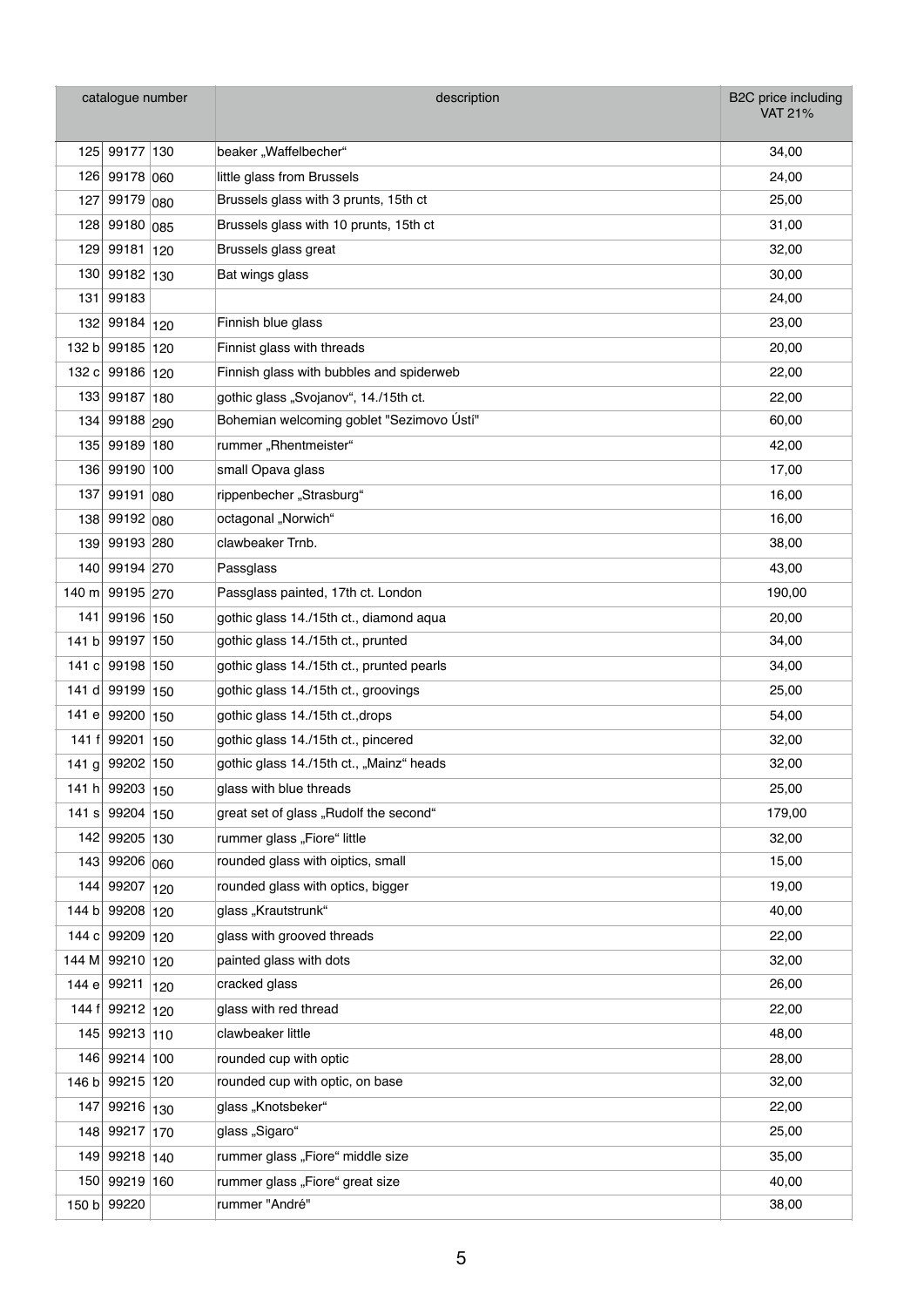| catalogue number |             | description                                      | <b>B2C</b> price including<br><b>VAT 21%</b> |
|------------------|-------------|--------------------------------------------------|----------------------------------------------|
| 151              | 99221 140   | Dutch rummer No 1 smaller                        | 33,00                                        |
| 152              | 99222 150   | Dutch rummer No 2 eliptic                        | 34,00                                        |
| 153              | 99223 100   | Dutch rummer No 3 bigger                         | 36,00                                        |
| 154              | 99224 120   | glass "Nuppenbecher"                             | 33,00                                        |
| 155              | 99225 190   | rummer "Amicos" small (0,5l)                     | 34,00                                        |
| 156              | 99226 100   | bowl "EX"                                        | 19,00                                        |
| 157              | 99227 110   | Syrian small tumbler                             | 17,00                                        |
| 158              | 99228 110   | diamont cup, wicked base, threads bottom         | 34,00                                        |
| 158 b            | 99229 110   | diamond optic cup 2x pacle                       | 34,00                                        |
| 158 c            | 99230 110   | lentil optic cup 2x pacle                        | 34,00                                        |
| 159              | 99231 150   | diamond optic glass "Sigaro" smaller             | 32,00                                        |
| 160              | 99232 170   | lentil optic glass "Sigaro" great                | 34,00                                        |
| 160 b            | 99233       | diamond optic glass "Sigaro" great               | 33,00                                        |
|                  | 160 c 99234 | bigger cup "Sigaro" with painting                | 83,00                                        |
| 1604             | 99235 170   | bowl with pulled drops                           | 67,00                                        |
| 161              | 99236 200   | candlelight                                      | 30,00                                        |
| 162              | 99237 140   | bowl with cumbed deco                            | 30,00                                        |
| 163              | 99238 150   | bowl with ribs                                   | 30,00                                        |
| 164              | 99239 140   | glass "Nuppenbecher" Bohemia                     | 40,00                                        |
| 164 b            | 99240 140   | bowl with pulled drops, Bohemia 14th ct.         | 64,00                                        |
| 164 c            | 99241       | bowl with pulled drops Bohemia 14th ct., small   | 58,00                                        |
| 165              | 99242 270   | octagonal glass "Rembrant"                       | 34,00                                        |
| 166              | 99243 140   | double-coned franic cup                          | 20,00                                        |
| 166 $m$          | 99244       | double-coned franic cup, painting blazon         | 69,00                                        |
| 167              | 99245 190   | humpen barrel                                    | 35,00                                        |
| 168              | 99246 270   | bohemian skirted bowl                            | 70,00                                        |
| 169              | 99247 120   | rummer "Leipzig"                                 | 38,00                                        |
| 170              | 99248 280   | rod-bowl, "Pulitr" 16th ct., Bohemia             | 36,00                                        |
| 171              | 99249       | glasss "Krautstrunk N"                           | 40,00                                        |
| 172              | 99250 080   | medieval cup "Maigelein" 15th ct.                | 25,00                                        |
| 173              | 99251       | glass rot baluster                               | 47,00                                        |
| 174              | 99252       | gothisc grilled glass, 15th ct.                  | 34,00                                        |
| 175              | 99253 180   | oil lamp "Brno"                                  | 95,00                                        |
| 176              | 99254 300   | gothic glass with pulled threads, 14./15th ct    | 100,00                                       |
| 177              | 99255 150   | thumb-glass "Daumenbecher" maxi, 15th ct         | 36,00                                        |
| 177 b            | 99256 150   | thumb-glass "Daumenbecher" big,                  | 34,00                                        |
| 178              | 99257 240   | gothic pitcher from Prague 15th ct               | 55,00                                        |
| 179              | 99258       | glass with grooved "snake" threads               | 23,00                                        |
| 180              | 99259 160   | goblet "Přemysl Ottokar the second", 13./14th ct | 53,00                                        |
| 181              | 99260       | square bottle                                    | 29,00                                        |
| 181 b            | 99261       | squer bottle, optic                              | 31,00                                        |
| 182              | 99262 100   | oil lamp - cup                                   | 27,00                                        |
| 182 b            | 99263       | oil lamp with knot                               | 35,00                                        |
| 183              | 99264 190   | goblet "Charles the fourth", gothic 14./15th ct  | 58,00                                        |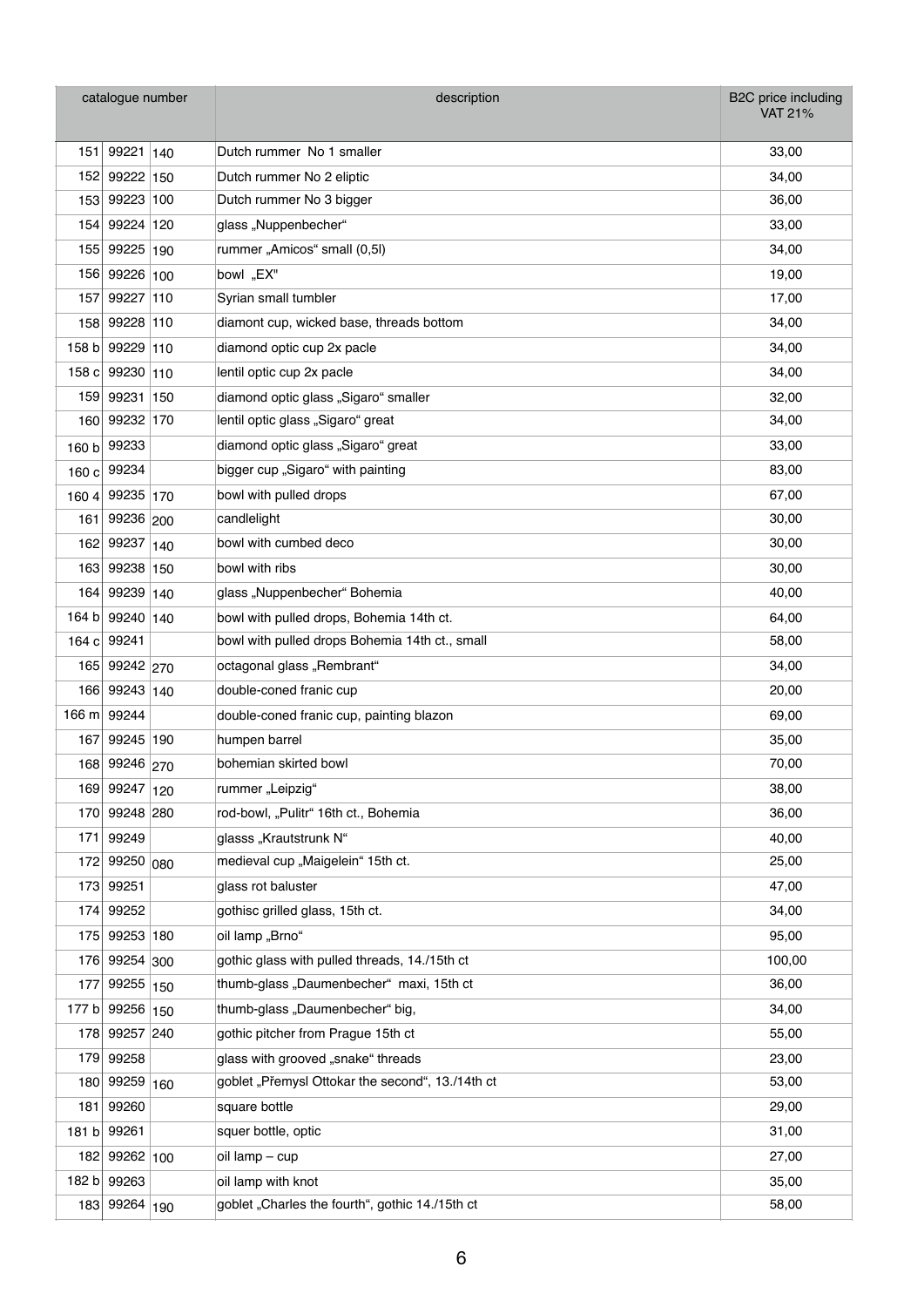| catalogue number |                 |     | description                                  | B2C price including<br><b>VAT 21%</b> |
|------------------|-----------------|-----|----------------------------------------------|---------------------------------------|
| 184              | 99265 200       |     | thumbler "Poděbrady" the I-st                | 153,00                                |
|                  | 184 B 99266 200 |     | thumbler "Poděbrady" the II-nd               | 195,00                                |
|                  | 99267           |     | thumbler "Kunhuta"                           | 33,00                                 |
|                  | 185 99268 140   |     | beaker on petiole, "Lüneburg" 16th ct        | 26,00                                 |
| 186              | 99269 140       |     | dark Birka glass, optic                      | 40,00                                 |
| 187              | 99270 190       |     | octagonal "Riga"                             | 28,00                                 |
| 187 bl           | 99271 190       |     | octagonal "Riga", var., 16.th ct             | 25,00                                 |
| 188              | 99272 270       |     | pitcher in rummer style                      | 71,00                                 |
| 188 b            | 99273 260       |     | watter pitcher                               | 58,00                                 |
| 188 cl           | 99274 260       |     | rummer pitcher, optic                        | 71,00                                 |
| 189              | 99275           |     | small botle "Nobilis"                        | 15,00                                 |
| 189 b            | 99276           |     | small bottle "Nobilis" optic                 | 16,00                                 |
| 190              | 99277           |     | bigger bottle "Nobilis"                      | 16,00                                 |
| 190 b            | 99278           |     | bigger bottle "Nobilis" optic                | 17,00                                 |
|                  | 190 c 99279     |     | bigger bottle "Nobilis", grooved             | 17,00                                 |
| 191              | 99280           |     | bulbous bottle "Nobilis",                    | 17,00                                 |
| 192              | 99281 150       |     | mushrooms dose                               | 19,00                                 |
| 193              | 99282 150       |     | beer glass "Newcastle" 0,5 l                 | 33,00                                 |
| 193B             | 99283           |     | pint "Newcastle" 0,3 l                       | 32,00                                 |
| 194              | 99284           |     | beaker "Oxford"                              | 19,00                                 |
| 194 B            | 99285           |     | beaker "Eccleshall Castle"                   | 19,00                                 |
| 195              | 99286 160       |     | beer jar "Bohemian forest"                   | 32,00                                 |
|                  | 196 99287 150   |     | Venice thumbler                              | 22,00                                 |
| 197              | 99288 170       |     | angel                                        | 27,00                                 |
| 198              | 99289 160       |     | wine glass with crown                        | 25,00                                 |
| 198B             | 99290 160       |     | hexagonal wine glass with crown              | 25,00                                 |
| 198 C            | 99291           | 160 | wine glass "Nuppen"                          | 36,00                                 |
| 198 D            | 99292 160       |     | hexagonal wine glass "Nuppen"                | 36,00                                 |
| 199              | 99293           |     | glass "Leopold", curly                       | 33,00                                 |
| 200              | 99294           |     | Roman carafe for winegear, oil 0,2 l         | 31,00                                 |
| 200 B            | 99295           |     | Roman carafe for winegear, oil 0,3 l         | 33,00                                 |
| 201              | 99296           |     | Roman calyx 1st ct.                          | 30,00                                 |
| 202              | 99297 130       |     | jug "Nymburk", 16th ct.                      | 25,00                                 |
| 203              | 99298           |     | glass with crown 16th ct.                    | 23,00                                 |
| 203 B            | 99299           |     | bottle "Natalia", with handle, 0,25 l        | 24,00                                 |
| 203 C            | 99300           |     | bottle "Natalia", with handle, + leaf 0,25 l | 25,00                                 |
| 204              | 99301 085       |     | shot glass, dfferent deco                    | 17,00                                 |
| 204 S            | 99302           |     | set of shot glasses, 6-pack, different deco  | 102,00                                |
| 205              | 99303 105       |     | rummer "Krumlov"                             | 25,00                                 |
| 206              | 99304 170       |     | red wine glass                               | 27,00                                 |
| 207              | 99305 160       |     | rummer "Bratislava"                          | 36,00                                 |
| 208              | 99306 100       |     | beaker with threads "Johan"                  | 20,00                                 |
| 209 M            | 99307 120       |     | blue painted glass "Lübeck"                  | 72,00                                 |
| 209              | 99308 120       |     | blue glass "Lübeck" clear                    | 19,00                                 |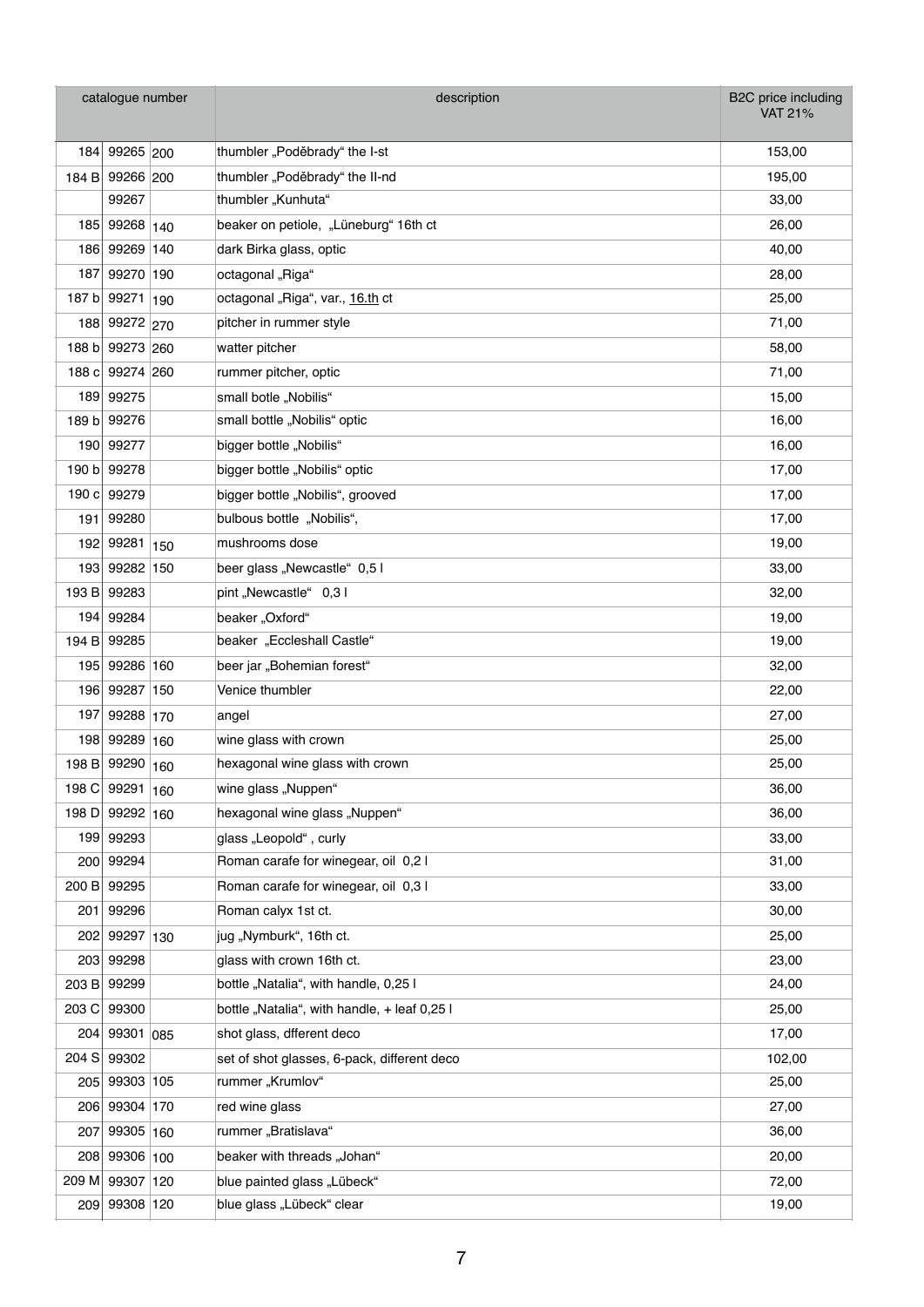| catalogue number |               | description                                      | B2C price including<br><b>VAT 21%</b> |
|------------------|---------------|--------------------------------------------------|---------------------------------------|
|                  | 210 99309 340 | flute glass "Lübeck"                             | 45,00                                 |
| 211              | 99310 120     | green spiral glass "Lübeck"                      | 27,00                                 |
| 211 B            | 99311 120     | bleu rings glass "Lübeck"                        | 27,00                                 |
|                  | 212 99312 190 | bottle "Lübeck"                                  | 32,00                                 |
| 213              | 99313 180     | rummer "Lübeck"                                  | 35,00                                 |
| 214              | 99314         | pitcher "cylinder"                               | 71,00                                 |
| 215              | 99315 260     | Roman pitcher 1,5 l                              | 62,00                                 |
| 216              | 99316 150     | oil lamp "Thessaloniki"                          | 33,00                                 |
| 217              | 99317         | flute glass "Brno"                               | 42,00                                 |
| 217 b            | 99318         | flute glass "Brno" chainlet                      | 32,00                                 |
| 217c             | 99319         | flute glass "Brno" bound                         | 32,00                                 |
| 218              | 99320 190     | reform glass "Luther"                            | 42,00                                 |
| 219              | 99321 160     | pitcher 0,5   Prague                             | 35,00                                 |
| 220              | 99322 230     | blue heads glass "Köln"                          | 70,00                                 |
| 220 B            | 99323 230     | blue clawbeaker "Köln"                           | 74,00                                 |
| 221              | 99324 140     | rummer "London"                                  | 31,00                                 |
| 222              | 99325 170     | ring beaker 16th cent. "Amsterdam"               | 58,00                                 |
| 223              | 99326 200     | wedding rummer 0,3l                              | 35,00                                 |
| 224              | 99327         | bowl with ribs                                   | 22,00                                 |
| 225              | 99328 190     | Falus, 16th cent., Germany                       | 37,00                                 |
| 226              | 99329 190     | "Svojkov" fair champagner                        | 26,00                                 |
| 227              | 99330 130     | crown "Lüneburg"                                 | 22,00                                 |
| 227 b            | 99331 130     | rings "Lüneburg"                                 | 53,00                                 |
| 228              | 99332 140     | ferry glass small                                | 33,00                                 |
| 229              | 99333 160     | ferry glass middle                               | 34,00                                 |
| 230              | 99334 170     | ferry glass great                                | 35,00                                 |
| 231              | 99335 150     | goblet "Iran" 11th cent., kaligraphy             | 24,00                                 |
|                  | 232 99336 110 | King Charles IV. Krautstrunk, 14th cent. Bohemia | 38,00                                 |
|                  | 233 99337 140 | picardy 1, (3 dcl)                               | 20,00                                 |
| 234              | 99338 140     | picardy $2, (1,5$ dcl)                           | 18,00                                 |
|                  | 235 99339 210 | blue purse, 5.-7th cent., Gottland               | 51,00                                 |
|                  | 236 99340 120 | Anglo-Saxon beaker 7th cent,                     | 37,00                                 |
| 237              | 99341 110     | rolled bowl                                      | 27,00                                 |
|                  | 238 99342 120 | glass "Birka Reticello"                          | 95,00                                 |
|                  | 239 99343 320 | bowl Olio                                        | 34,00                                 |
|                  | 240 99344 410 | bowl basket                                      | 44,00                                 |
| 241              | 99345 200     | bowl 12/24 ribs                                  | 22,00                                 |
| 242              | 99346 310     | bowl with red layer                              | 33,00                                 |
|                  | 243 99347 340 | berkemeyer "Cooper Mathias"                      | 36,00                                 |
|                  | 99348         |                                                  | 1,00                                  |
|                  | 99349         | <b>BON 53</b>                                    | 1,00                                  |
|                  | 99350         | wired glass Georg                                | 1,00                                  |
|                  | 99351         | diamond glass Georg                              | 1,00                                  |
|                  | 99352 330     | wired beer glass                                 | 35,00                                 |